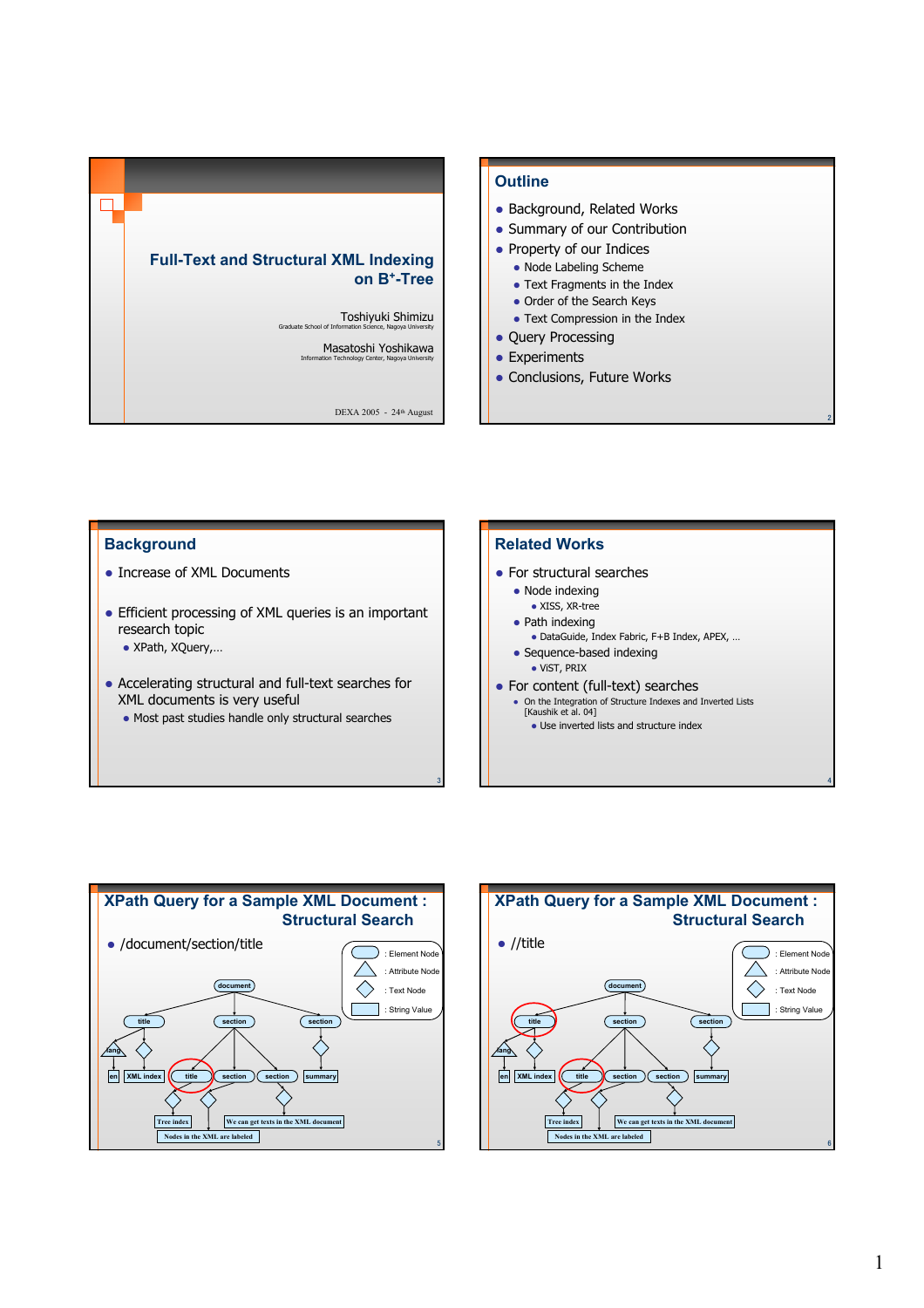# **XPath Query for a Sample XML Document : Content (Full-Text) Search**



# **Outline**

- Background, Related Works
- **Summary of our Contribution**
- Property of our Indices
	- Node Labeling Scheme
	- Text Fragments in the Index
	- Order of the Search Keys
	- Text Compression in the Index
- Query Processing
- $\bullet$  Experiments
- Conclusions, Future Works

# **Summary of our Contribution (1/2)**

XICS : XML Indices for Content and Structural search

#### $\bullet$  Use of B<sup>+</sup>-Tree

- $\bullet$  B<sup>+</sup>-tree is widely used in many database systems
- $\bullet$  Important design choice from a practical point of view

#### • Node identifier including path information

• Path information is important for XML query processing

# **Summary of our Contribution (2/2)**

8

10

- Retaining unique phrase of suffix texts  $\bullet$  Keep phrase information
	- Novel approach for keeping text fragments
- Key ordering based on reverse path
	- For ancestor-descendant query
	- $\bullet$  Search-key mapping
- Index compression using difference information
	- Difference text information among lined keys
	- $\bullet$  Prefix B-tree approach

9

11

- Background, Related Works
- Summary of our Contribution
- **Property of our Indices** 
	- Node Labeling Scheme
	- Text Fragments in the Index
	- Order of the Search Keys
	- Text Compression in the Index
- Query Processing
- Experiments
- Conclusions, Future Works

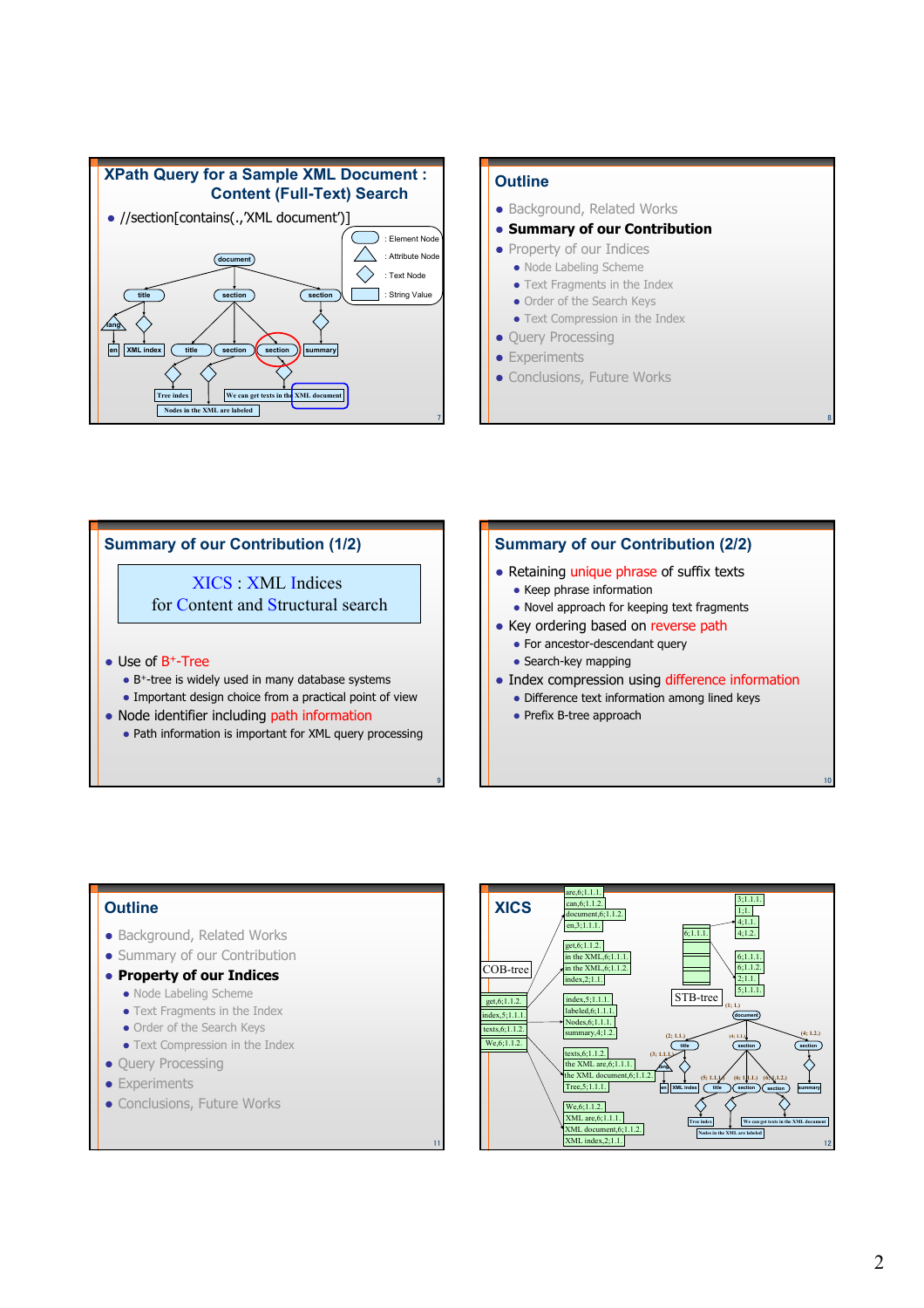



#### **Outline**

- · Background, Related Works
- Summary of our Contribution
- Property of our Indices
	- Node Labeling Scheme
	- Text Fragments in the Index
	- Order of the Search Keys
	- Text Compression in the Index
- Query Processing
- $\bullet$  Experiments
- Conclusions, Future Works

#### **Node Labeling Scheme**

- Node labeling schemes play an important role in XML query processing
	- (preorder, postorder), Dewey Order, ...
- We have designed a node labeling scheme which contains path information and sibling information
	- Path Identifier
	- Sibling Dewey Order



- Background, Related Works
- Summary of our Contribution
- Property of our Indices
	- · Node Labeling Scheme
	- Text Fragments in the Index
	- Order of the Search Keys
	- Text Compression in the Index
- Query Processing
- Experiments
- Conclusions, Future Works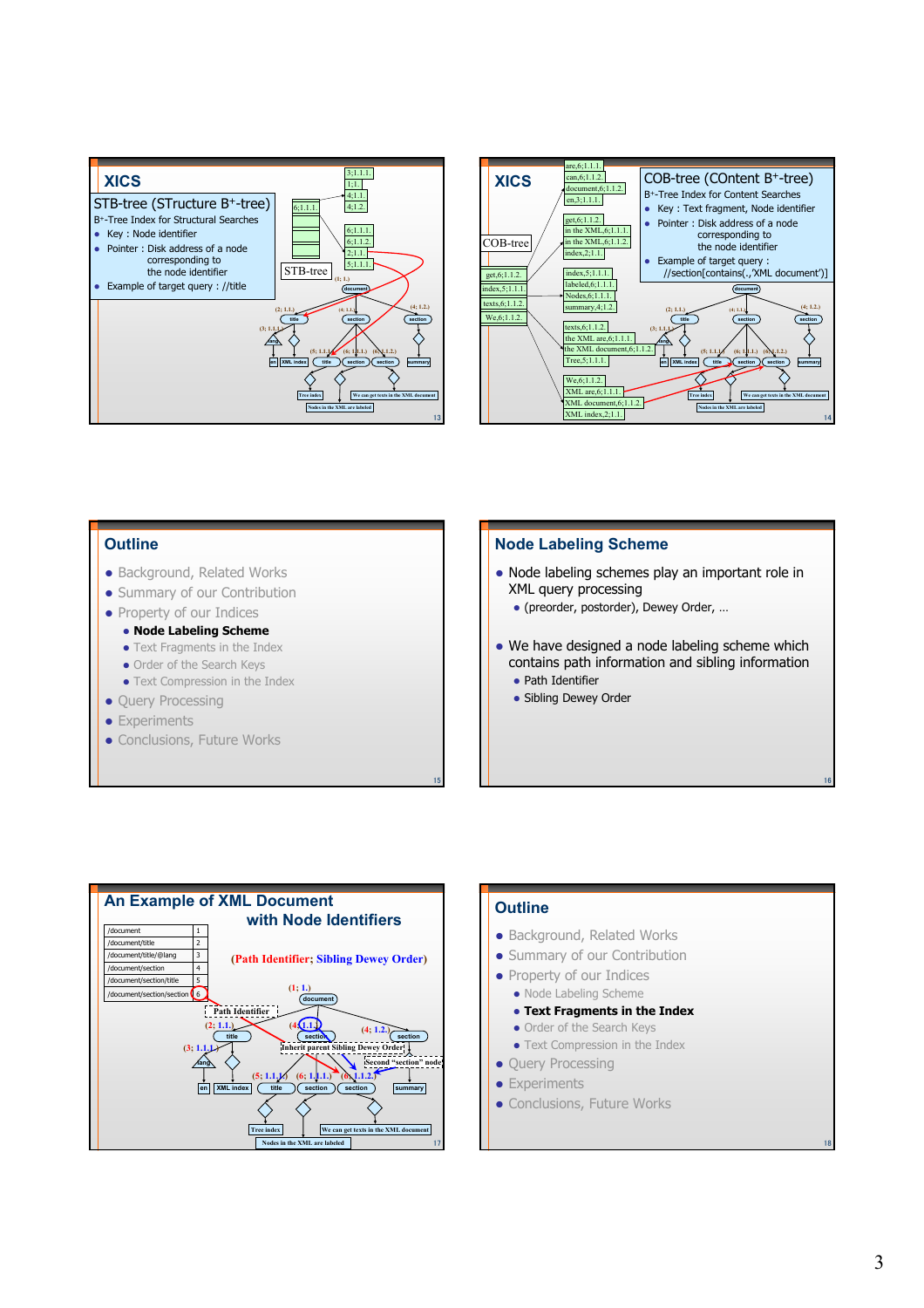#### **Text Fragments in COB-tree (1/2)**

- Use Suffix Texts
	- ex) Suffix Texts of "**Nodes in the XML are labeled"**

Nodes in the XML are labeled in the XML are labeled the XML are labeled XML are labeled are labeled labeled

 $\bullet$  Keeping all phrase information in the index increases the index size

#### **Text Fragments in COB-tree (2/2)**

 $\bullet$  Keep only the words necessary to distinguish the phrase from other phrases





19



- Background, Related Works
- Summary of our Contribution
- Property of our Indices
	- Node Labeling Scheme
	- Text Fragments in the Index
	- Order of the Search Keys
	- **Text Compression in the Index**
- Query Processing
- $\bullet$  Experiments
- Conclusions, Future Works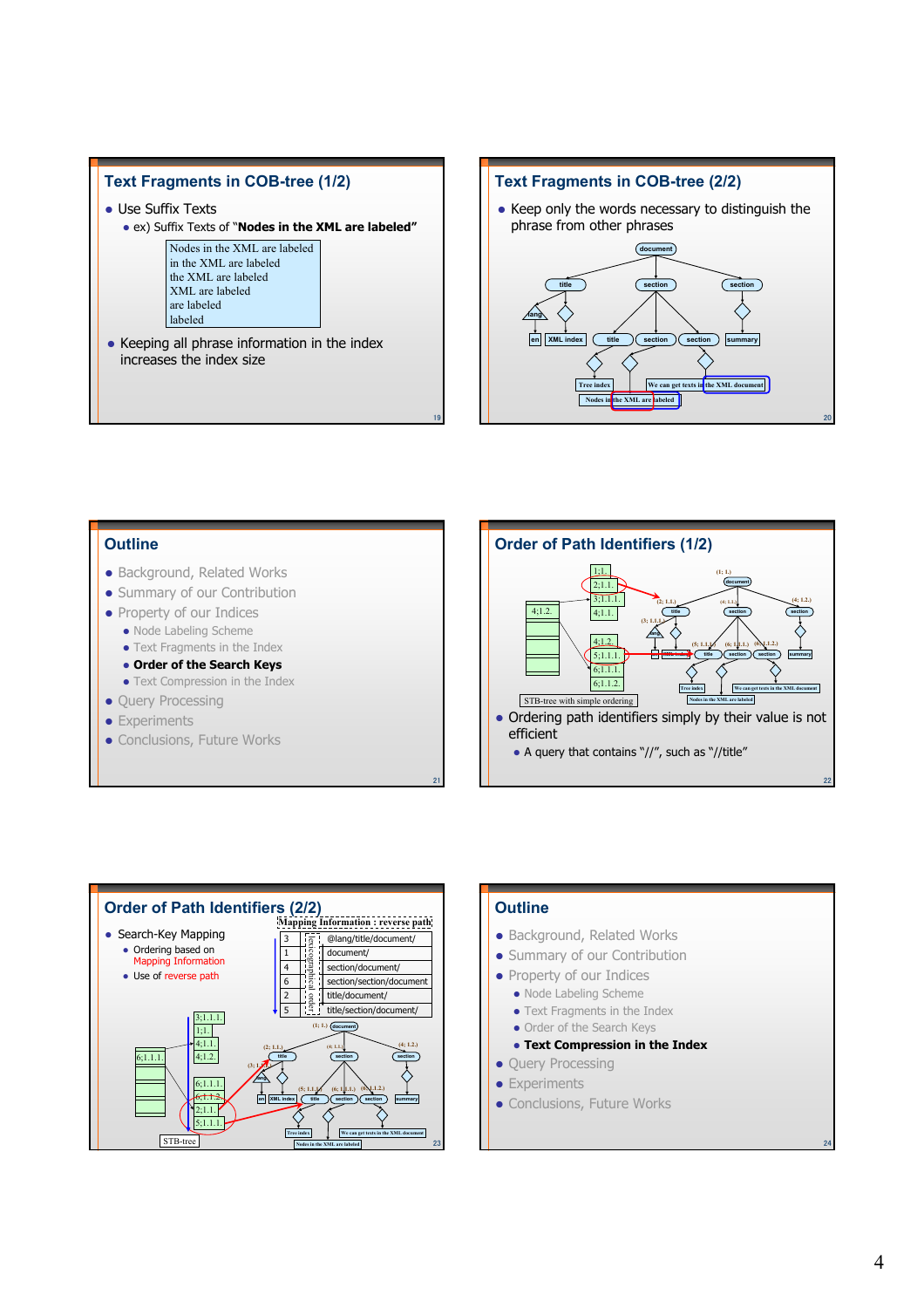

#### **Outline**

- · Background, Related Works
- Summary of our Contribution
- Property of our Indices
	- · Node Labeling Scheme
	- Text Fragments in the Index
	- Order of the Search Keys
	- Text Compression in the Index
- Query Processing
- Experiments
- Conclusions, Future Works







- Background, Related Works
- Summary of our Contribution
- Property of our Indices
	- Node Labeling Scheme
	- Text Fragments in the Index
	- Order of the Search Keys
	- Text Compression in the Index
- Query Processing
- Experiments
- Conclusions, Future Works